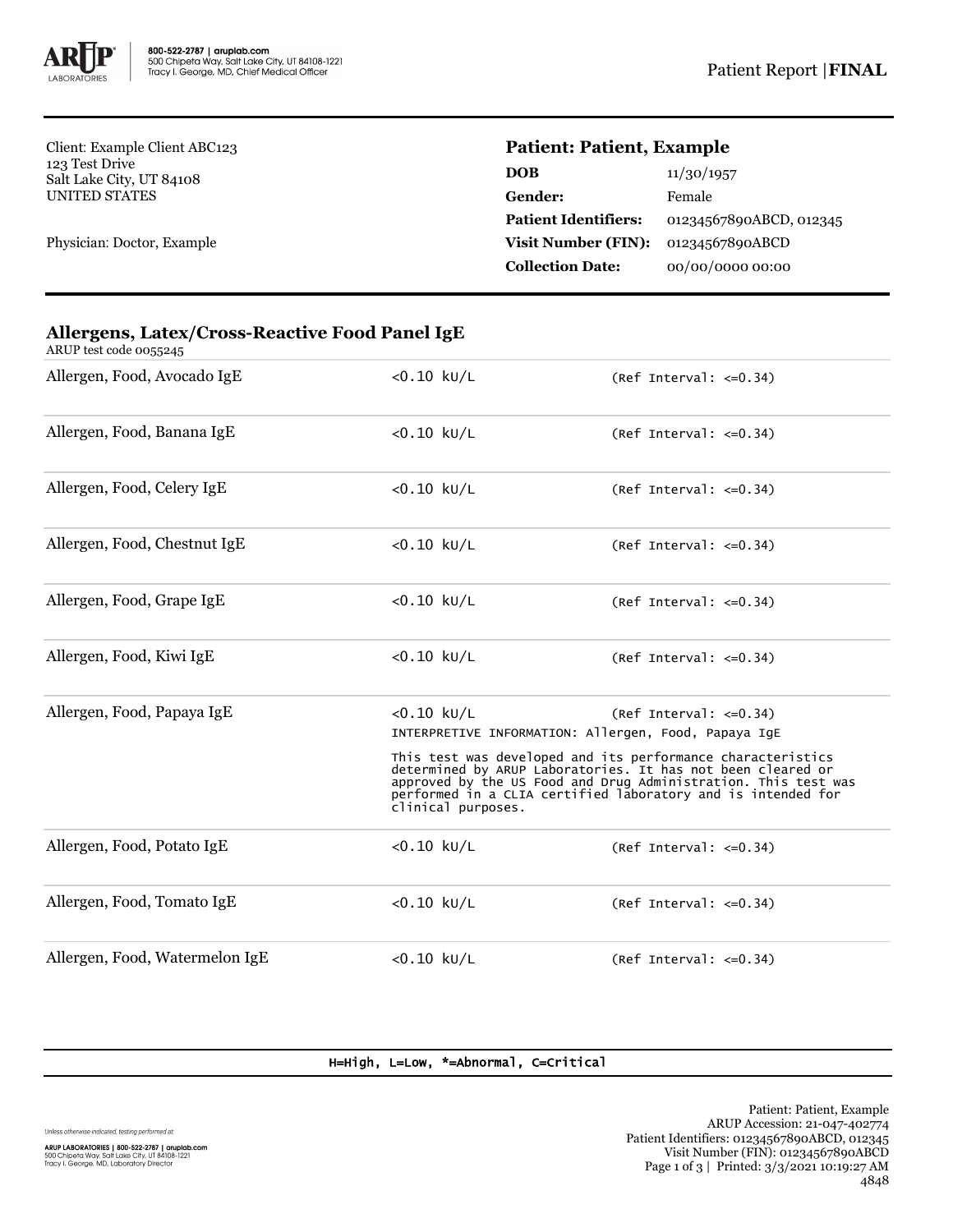A

|                                       | This test was developed and its performance characteristics<br>determined by ARUP Laboratories. It has not been cleared or<br>approved by the US Food and Drug Administration. This test was<br>performed in a CLIA certified laboratory and is intended for<br>clinical purposes.                                                                                                                                                                                                                                                                                                              |  |  |
|---------------------------------------|-------------------------------------------------------------------------------------------------------------------------------------------------------------------------------------------------------------------------------------------------------------------------------------------------------------------------------------------------------------------------------------------------------------------------------------------------------------------------------------------------------------------------------------------------------------------------------------------------|--|--|
| Allergen, Interp, Immunocap Score IgE | See Note                                                                                                                                                                                                                                                                                                                                                                                                                                                                                                                                                                                        |  |  |
|                                       | REFERENCE INTERVAL: Allergen, Interpretation                                                                                                                                                                                                                                                                                                                                                                                                                                                                                                                                                    |  |  |
|                                       | Less than $0.10 \text{ kU/L}$ Class $0.1000$ significant level<br>detected<br>$0.10-0.34$ kU/LClass $0/1$ Clinical relevance<br>undetermined<br>$0.35 - 0.70$ kU/LClass 1Low<br>0.71-3.50 kU/LClass 2Moderate<br>$3.51 - 17.50 \text{ kU/L}$ Class $3.$ High<br>17.51-50.00 kU/LClass 4Very High<br>50.01-100.00 kU/LClass 5Very High<br>Greater than 100.00kU/LClass 6Very High                                                                                                                                                                                                                |  |  |
|                                       | Allergen results of 0.10-0.34 $kU/L$ are intended for specialist<br>use as the clinical relevance is undetermined. Even though<br>increasing ranges are reflective of increasing concentrations of<br>allergen-specific IgE, these concentrations may not correlate<br>with the degree of clinical response or skin testing results<br>when challenged with a specific allergen. The correlation of<br>allergy laboratory results with clinical history and in vivo<br>reactivity to specific allergens is essential. A negative test<br>may not rule out clinical allergy or even anaphylaxis. |  |  |
| Immunoglobulin E                      | 4 $kU/L$<br>$(Ref Interval: <=214)$                                                                                                                                                                                                                                                                                                                                                                                                                                                                                                                                                             |  |  |
|                                       | REFERENCE INTERVAL: Immunoglobulin E, Serum                                                                                                                                                                                                                                                                                                                                                                                                                                                                                                                                                     |  |  |
|                                       | Access complete set of age- and/or gender-specific reference<br>intervals for this test in the ARUP Laboratory Test Directory<br>$(\text{aruplab.com})$ .                                                                                                                                                                                                                                                                                                                                                                                                                                       |  |  |
|                                       |                                                                                                                                                                                                                                                                                                                                                                                                                                                                                                                                                                                                 |  |  |

TEST INFORMATION: Allergen, Food, Watermelon IgE

H=High, L=Low, \*=Abnormal, C=Critical

Unless otherwise indicated, testing performed at: